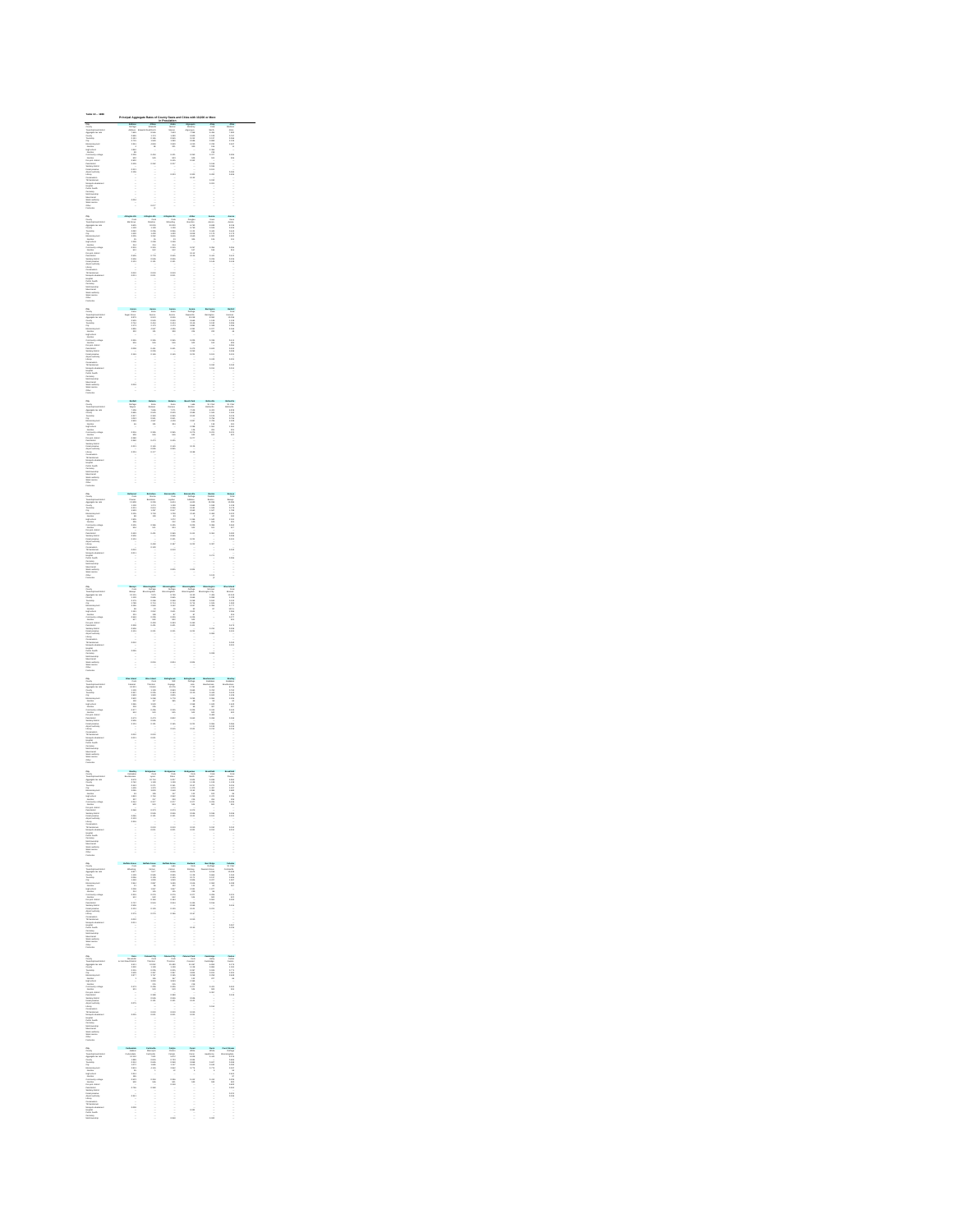|                                                                                             |                                                                                                                                                                                                                                  |                                                                                                      |                                                                                                                                                                                                                                | Í |
|---------------------------------------------------------------------------------------------|----------------------------------------------------------------------------------------------------------------------------------------------------------------------------------------------------------------------------------|------------------------------------------------------------------------------------------------------|--------------------------------------------------------------------------------------------------------------------------------------------------------------------------------------------------------------------------------|---|
|                                                                                             |                                                                                                                                                                                                                                  |                                                                                                      |                                                                                                                                                                                                                                |   |
|                                                                                             |                                                                                                                                                                                                                                  |                                                                                                      |                                                                                                                                                                                                                                |   |
|                                                                                             |                                                                                                                                                                                                                                  |                                                                                                      |                                                                                                                                                                                                                                |   |
|                                                                                             |                                                                                                                                                                                                                                  |                                                                                                      |                                                                                                                                                                                                                                |   |
|                                                                                             |                                                                                                                                                                                                                                  |                                                                                                      |                                                                                                                                                                                                                                |   |
| TEP TERMINA TERMINANYA "TEPP TERMINANYA" TERMINANYA "TERMINANYA" TERMINANYA "TERMINANYA" TE | $\alpha$ , and the complete states of the complete states of the contract of the contract of the contract of the contract of the contract of the contract of the contract of the contract of the contract of the contract of the | 【《金融集》集》第1992年12月12日,1993年,《唐唐·霍福通通道》第1992年12月22日,《唐唐·李明》第1992年12月22日,《唐·巴利·马利·马利·马利·马利·马利·马利······· |                                                                                                                                                                                                                                |   |
|                                                                                             |                                                                                                                                                                                                                                  |                                                                                                      |                                                                                                                                                                                                                                |   |
|                                                                                             |                                                                                                                                                                                                                                  |                                                                                                      |                                                                                                                                                                                                                                |   |
|                                                                                             |                                                                                                                                                                                                                                  |                                                                                                      |                                                                                                                                                                                                                                |   |
|                                                                                             |                                                                                                                                                                                                                                  |                                                                                                      |                                                                                                                                                                                                                                |   |
|                                                                                             |                                                                                                                                                                                                                                  |                                                                                                      |                                                                                                                                                                                                                                |   |
|                                                                                             |                                                                                                                                                                                                                                  |                                                                                                      |                                                                                                                                                                                                                                |   |
|                                                                                             |                                                                                                                                                                                                                                  |                                                                                                      |                                                                                                                                                                                                                                |   |
|                                                                                             |                                                                                                                                                                                                                                  |                                                                                                      |                                                                                                                                                                                                                                |   |
|                                                                                             |                                                                                                                                                                                                                                  |                                                                                                      |                                                                                                                                                                                                                                |   |
|                                                                                             |                                                                                                                                                                                                                                  |                                                                                                      |                                                                                                                                                                                                                                |   |
|                                                                                             |                                                                                                                                                                                                                                  |                                                                                                      |                                                                                                                                                                                                                                |   |
|                                                                                             |                                                                                                                                                                                                                                  |                                                                                                      |                                                                                                                                                                                                                                |   |
|                                                                                             |                                                                                                                                                                                                                                  |                                                                                                      |                                                                                                                                                                                                                                |   |
|                                                                                             |                                                                                                                                                                                                                                  |                                                                                                      |                                                                                                                                                                                                                                |   |
|                                                                                             |                                                                                                                                                                                                                                  |                                                                                                      |                                                                                                                                                                                                                                |   |
|                                                                                             |                                                                                                                                                                                                                                  |                                                                                                      |                                                                                                                                                                                                                                |   |
|                                                                                             |                                                                                                                                                                                                                                  |                                                                                                      |                                                                                                                                                                                                                                |   |
|                                                                                             |                                                                                                                                                                                                                                  |                                                                                                      |                                                                                                                                                                                                                                |   |
|                                                                                             |                                                                                                                                                                                                                                  |                                                                                                      |                                                                                                                                                                                                                                |   |
|                                                                                             |                                                                                                                                                                                                                                  |                                                                                                      |                                                                                                                                                                                                                                |   |
|                                                                                             |                                                                                                                                                                                                                                  |                                                                                                      |                                                                                                                                                                                                                                |   |
|                                                                                             |                                                                                                                                                                                                                                  |                                                                                                      |                                                                                                                                                                                                                                |   |
|                                                                                             |                                                                                                                                                                                                                                  |                                                                                                      |                                                                                                                                                                                                                                |   |
|                                                                                             |                                                                                                                                                                                                                                  |                                                                                                      |                                                                                                                                                                                                                                |   |
|                                                                                             |                                                                                                                                                                                                                                  |                                                                                                      |                                                                                                                                                                                                                                |   |
|                                                                                             |                                                                                                                                                                                                                                  |                                                                                                      |                                                                                                                                                                                                                                |   |
|                                                                                             |                                                                                                                                                                                                                                  |                                                                                                      |                                                                                                                                                                                                                                |   |
|                                                                                             |                                                                                                                                                                                                                                  |                                                                                                      |                                                                                                                                                                                                                                |   |
|                                                                                             |                                                                                                                                                                                                                                  |                                                                                                      |                                                                                                                                                                                                                                |   |
|                                                                                             |                                                                                                                                                                                                                                  |                                                                                                      |                                                                                                                                                                                                                                |   |
|                                                                                             |                                                                                                                                                                                                                                  |                                                                                                      |                                                                                                                                                                                                                                |   |
|                                                                                             |                                                                                                                                                                                                                                  |                                                                                                      |                                                                                                                                                                                                                                |   |
|                                                                                             |                                                                                                                                                                                                                                  |                                                                                                      |                                                                                                                                                                                                                                |   |
|                                                                                             |                                                                                                                                                                                                                                  |                                                                                                      |                                                                                                                                                                                                                                |   |
|                                                                                             |                                                                                                                                                                                                                                  |                                                                                                      |                                                                                                                                                                                                                                |   |
|                                                                                             |                                                                                                                                                                                                                                  |                                                                                                      |                                                                                                                                                                                                                                |   |
|                                                                                             |                                                                                                                                                                                                                                  |                                                                                                      |                                                                                                                                                                                                                                |   |
|                                                                                             |                                                                                                                                                                                                                                  |                                                                                                      |                                                                                                                                                                                                                                |   |
|                                                                                             |                                                                                                                                                                                                                                  |                                                                                                      |                                                                                                                                                                                                                                |   |
|                                                                                             |                                                                                                                                                                                                                                  |                                                                                                      |                                                                                                                                                                                                                                |   |
|                                                                                             |                                                                                                                                                                                                                                  |                                                                                                      |                                                                                                                                                                                                                                |   |
|                                                                                             |                                                                                                                                                                                                                                  |                                                                                                      |                                                                                                                                                                                                                                |   |
|                                                                                             |                                                                                                                                                                                                                                  |                                                                                                      |                                                                                                                                                                                                                                |   |
|                                                                                             |                                                                                                                                                                                                                                  |                                                                                                      |                                                                                                                                                                                                                                |   |
|                                                                                             |                                                                                                                                                                                                                                  |                                                                                                      |                                                                                                                                                                                                                                |   |
|                                                                                             |                                                                                                                                                                                                                                  |                                                                                                      |                                                                                                                                                                                                                                |   |
|                                                                                             |                                                                                                                                                                                                                                  |                                                                                                      |                                                                                                                                                                                                                                |   |
|                                                                                             |                                                                                                                                                                                                                                  |                                                                                                      |                                                                                                                                                                                                                                |   |
|                                                                                             |                                                                                                                                                                                                                                  |                                                                                                      |                                                                                                                                                                                                                                |   |
|                                                                                             |                                                                                                                                                                                                                                  |                                                                                                      |                                                                                                                                                                                                                                |   |
|                                                                                             |                                                                                                                                                                                                                                  |                                                                                                      |                                                                                                                                                                                                                                |   |
|                                                                                             |                                                                                                                                                                                                                                  |                                                                                                      |                                                                                                                                                                                                                                |   |
|                                                                                             | 1989年9月1999年1999年1月1日,1999年1999年19月19日,1999年19月19日,1999年19月19日,1999年10月19日,1999年10月19日,1999年10月19日,1999年10月19日                                                                                                                   |                                                                                                      | The contribution of property and the contribution of the contribution of the contribution of the contribution of the contribution of the contribution of the contribution of the contribution of the contribution of the contr |   |
|                                                                                             |                                                                                                                                                                                                                                  |                                                                                                      |                                                                                                                                                                                                                                |   |
|                                                                                             |                                                                                                                                                                                                                                  |                                                                                                      |                                                                                                                                                                                                                                |   |
|                                                                                             |                                                                                                                                                                                                                                  |                                                                                                      |                                                                                                                                                                                                                                |   |
|                                                                                             |                                                                                                                                                                                                                                  |                                                                                                      |                                                                                                                                                                                                                                |   |
|                                                                                             |                                                                                                                                                                                                                                  |                                                                                                      |                                                                                                                                                                                                                                |   |
|                                                                                             |                                                                                                                                                                                                                                  |                                                                                                      |                                                                                                                                                                                                                                |   |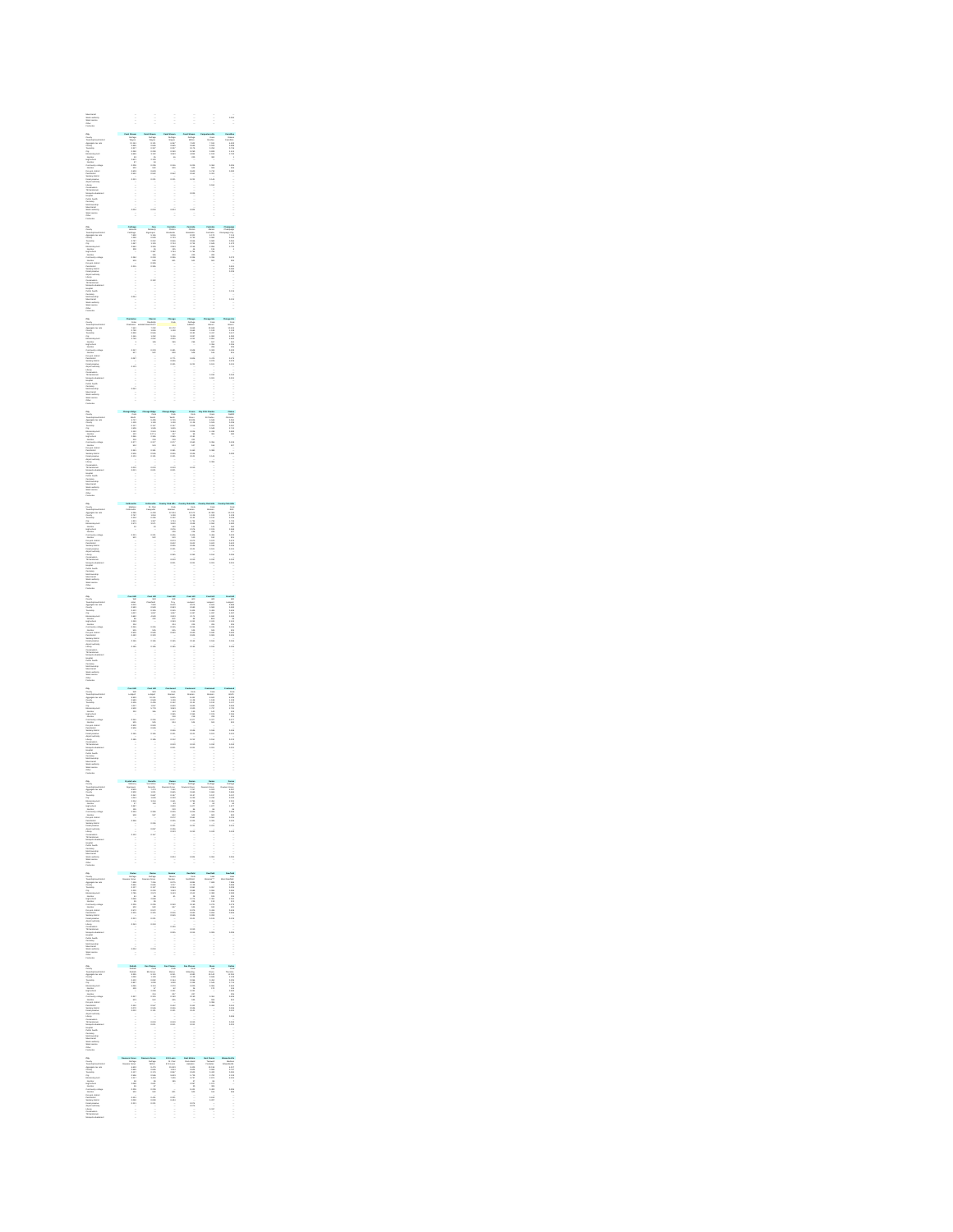|                                                     | والمسماط والمستمر والمسماط والمستقار والمسموعة والمسموعة والمسموع والمستقار والمستقار والمسموع والمسموع والمسموع والمستقار والمسموع والمسموع والمسموع والمسموع والمسموع والمسموع والمسموع والمسموع والمسموع والمسموع والمسموع |  |  |
|-----------------------------------------------------|-------------------------------------------------------------------------------------------------------------------------------------------------------------------------------------------------------------------------------|--|--|
|                                                     |                                                                                                                                                                                                                               |  |  |
|                                                     |                                                                                                                                                                                                                               |  |  |
|                                                     |                                                                                                                                                                                                                               |  |  |
|                                                     |                                                                                                                                                                                                                               |  |  |
|                                                     |                                                                                                                                                                                                                               |  |  |
|                                                     |                                                                                                                                                                                                                               |  |  |
| <b>ALL CONFIDENTIAL CONTINUES IN THE CONFIDENTI</b> |                                                                                                                                                                                                                               |  |  |
|                                                     |                                                                                                                                                                                                                               |  |  |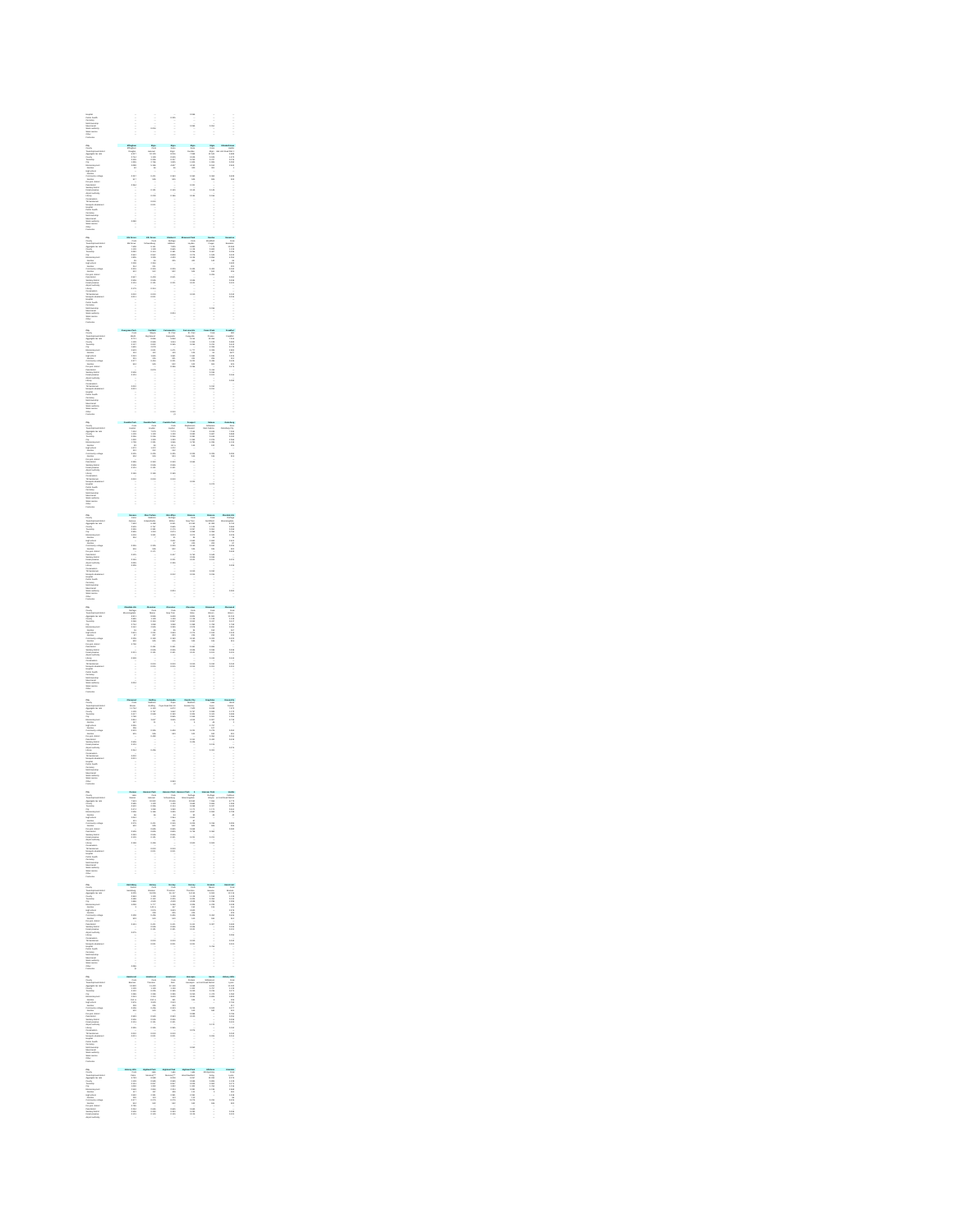|                                                                                                                |                                                                                                                                                                                                                                  |                                                                                                                                                                                                                                                                                                                                                                       | <b>1999</b>                                                                                                                                                                                                                                                                                                                 | $\frac{1}{2}$                                                                                                                                                                                                                  |
|----------------------------------------------------------------------------------------------------------------|----------------------------------------------------------------------------------------------------------------------------------------------------------------------------------------------------------------------------------|-----------------------------------------------------------------------------------------------------------------------------------------------------------------------------------------------------------------------------------------------------------------------------------------------------------------------------------------------------------------------|-----------------------------------------------------------------------------------------------------------------------------------------------------------------------------------------------------------------------------------------------------------------------------------------------------------------------------|--------------------------------------------------------------------------------------------------------------------------------------------------------------------------------------------------------------------------------|
|                                                                                                                |                                                                                                                                                                                                                                  |                                                                                                                                                                                                                                                                                                                                                                       |                                                                                                                                                                                                                                                                                                                             |                                                                                                                                                                                                                                |
|                                                                                                                | $\ldots$ . The constitution of the construction of the construction of the construction of the construction of the construction of the construction of the construction of the construction of the construction of the construct |                                                                                                                                                                                                                                                                                                                                                                       |                                                                                                                                                                                                                                                                                                                             | للمستحقة والمستنب والمسام والمستعمل المستقار والمستنفي والمستنفي والمستنفي والمستقار والمستنفي المستنفي والمستنفي والمستنفي والمستنفي والمستنفي والمستنفي والمستنفي والمستنفي والمستنفي والمستنفي والمستنفي والمستنفي والمستنف |
|                                                                                                                |                                                                                                                                                                                                                                  |                                                                                                                                                                                                                                                                                                                                                                       |                                                                                                                                                                                                                                                                                                                             |                                                                                                                                                                                                                                |
|                                                                                                                |                                                                                                                                                                                                                                  | <b>11</b> $\frac{1}{2}$ <b>12</b> $\frac{1}{2}$ <b>12</b> $\frac{1}{2}$ <b>12</b> $\frac{1}{2}$ <b>12</b> $\frac{1}{2}$ <b>12</b> $\frac{1}{2}$ <b>12</b> $\frac{1}{2}$ <b>12</b> $\frac{1}{2}$ <b>12</b> $\frac{1}{2}$ <b>12</b> $\frac{1}{2}$ <b>12</b> $\frac{1}{2}$ <b>12</b> $\frac{1}{2}$ <b>12</b> $\frac{1}{2}$ <b>12</b> $\frac{1}{2}$ <b>12</b> $\frac{1}{$ | <b>A</b> $\frac{1}{2}$ $\frac{1}{2}$ $\frac{1}{2}$ $\frac{1}{2}$ $\frac{1}{2}$ $\frac{1}{2}$ $\frac{1}{2}$ $\frac{1}{2}$ $\frac{1}{2}$ $\frac{1}{2}$ $\frac{1}{2}$ $\frac{1}{2}$ $\frac{1}{2}$ $\frac{1}{2}$ $\frac{1}{2}$ $\frac{1}{2}$ $\frac{1}{2}$ $\frac{1}{2}$ $\frac{1}{2}$ $\frac{1}{2}$ $\frac{1}{2}$ $\frac{1}{2$ |                                                                                                                                                                                                                                |
|                                                                                                                |                                                                                                                                                                                                                                  |                                                                                                                                                                                                                                                                                                                                                                       |                                                                                                                                                                                                                                                                                                                             |                                                                                                                                                                                                                                |
|                                                                                                                |                                                                                                                                                                                                                                  |                                                                                                                                                                                                                                                                                                                                                                       |                                                                                                                                                                                                                                                                                                                             |                                                                                                                                                                                                                                |
|                                                                                                                |                                                                                                                                                                                                                                  |                                                                                                                                                                                                                                                                                                                                                                       |                                                                                                                                                                                                                                                                                                                             |                                                                                                                                                                                                                                |
|                                                                                                                |                                                                                                                                                                                                                                  |                                                                                                                                                                                                                                                                                                                                                                       |                                                                                                                                                                                                                                                                                                                             |                                                                                                                                                                                                                                |
|                                                                                                                |                                                                                                                                                                                                                                  |                                                                                                                                                                                                                                                                                                                                                                       |                                                                                                                                                                                                                                                                                                                             |                                                                                                                                                                                                                                |
| A TALAH JAWA YA TANGAN JAMAN JAWA SA TA TANGAN TANGGAL TANGGAL TANGGAL TANGGAL TANGGAL TANGGAL TANGGAL TANGGAL | . The contribution of the contribution of the contribution of the contribution of the contribution of the contribution of the contribution of the contribution of the contribution of the contribution of the contribution of    |                                                                                                                                                                                                                                                                                                                                                                       | at a model communication of community and a model of the contract of the contract of the contract of the contract of the contract of the contract of the contract of the contract of the contract of the contract of the contr                                                                                              |                                                                                                                                                                                                                                |
|                                                                                                                |                                                                                                                                                                                                                                  |                                                                                                                                                                                                                                                                                                                                                                       |                                                                                                                                                                                                                                                                                                                             |                                                                                                                                                                                                                                |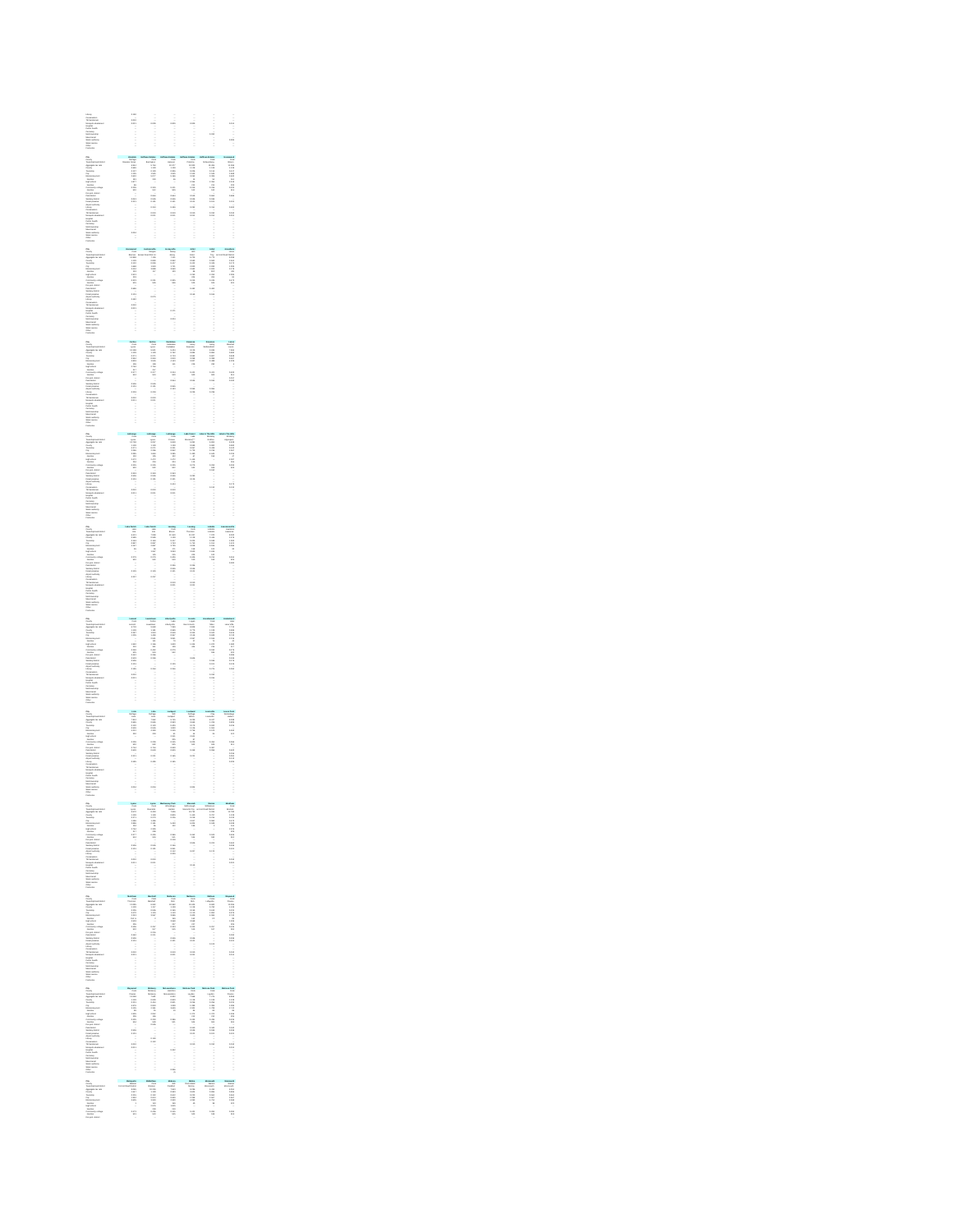|                                                                                                                |                                                                                                                                                                                                                                | $\frac{1}{2}$                                                                                                  |                                                                                                                |                                                                                                 |                                                                                                                                                                                                                                | $\frac{1}{2}$ |
|----------------------------------------------------------------------------------------------------------------|--------------------------------------------------------------------------------------------------------------------------------------------------------------------------------------------------------------------------------|----------------------------------------------------------------------------------------------------------------|----------------------------------------------------------------------------------------------------------------|-------------------------------------------------------------------------------------------------|--------------------------------------------------------------------------------------------------------------------------------------------------------------------------------------------------------------------------------|---------------|
|                                                                                                                |                                                                                                                                                                                                                                |                                                                                                                |                                                                                                                |                                                                                                 |                                                                                                                                                                                                                                |               |
|                                                                                                                |                                                                                                                                                                                                                                |                                                                                                                |                                                                                                                |                                                                                                 | 1988-1988 - 1989 - 1988 - 1988 - 1988 - 1989 - 1989 - 1989 - 1989 - 1989 - 1989 - 1989 - 1989 - 1989 - 1989 -                                                                                                                  |               |
| e a start of the start of the start of the start of the start of the start of the start of the start of the st |                                                                                                                                                                                                                                |                                                                                                                |                                                                                                                |                                                                                                 |                                                                                                                                                                                                                                |               |
|                                                                                                                | Assistant Property (1998) 1999 - 1999 - 1999 - 1999 - 1999 - 1999 - 1999 - 1999 - 1999 - 1999 - 1999 - 1999 -                                                                                                                  |                                                                                                                |                                                                                                                |                                                                                                 |                                                                                                                                                                                                                                |               |
|                                                                                                                |                                                                                                                                                                                                                                |                                                                                                                | 1970年,1970年,1971年,1972年,1972年,1972年,1972年,1972年,1972年,1972年,1972年,1972年,1972年,1972年,1972年,1972年,1972           | <b>1980</b><br>1980: 1980 - 1980 - 1980 - 1980 - 1980<br>1980: 1980 - 1980 - 1980 - 1980 - 1980 |                                                                                                                                                                                                                                |               |
|                                                                                                                | 1920年,1922年,1922年,1922年,1922年,1922年,1922年,1922年,1922年,1922年,1922年,1922年,1922年,1922年,1922年,1922年,1922年,1922年,19<br>第222章 1022年,1922年,1922年,1922年,1922年,1922年,1922年,1922年,1922年,1922年,1922年,1922年,192                            |                                                                                                                |                                                                                                                |                                                                                                 |                                                                                                                                                                                                                                |               |
|                                                                                                                |                                                                                                                                                                                                                                |                                                                                                                |                                                                                                                |                                                                                                 |                                                                                                                                                                                                                                |               |
|                                                                                                                |                                                                                                                                                                                                                                |                                                                                                                |                                                                                                                |                                                                                                 |                                                                                                                                                                                                                                |               |
|                                                                                                                | 【4】 《 10】 《 10】 《 10】 《 10】 《 10】 《 10】 《 10】 《 10】 《 10】 《 10】 《 10】 《 10】 《 10】 《 10】 《 10】 《 10】 《 10】 《 10<br>【● 】 《 10】 《 10】 《 10】 《 10】 《 10】 《 10】 《 10】 《 10】 《 10】 《 10】 《 10】 《 10】 《 10】 《 10】 《 10】 《 10】 《 10】 《 | Pagasta sesai rathin a matamatan gara sesai dan matamatan ang matamatan ang matamatan ang matamatan ang matama |                                                                                                                |                                                                                                 |                                                                                                                                                                                                                                |               |
|                                                                                                                | 1970年,1972年,1972年,1972年,1972年,1972年,1972年,1972年,1972年,1972年,1972年,1972年,1972年,1972年,1972年,1972年,1972                                                                                                                           |                                                                                                                | Falissier Barnett auf der Stehen Berger auf den Berger aufgegen der Anten der Antigen aufgegen der Antigen and |                                                                                                 | STATISTIC CONTRACTOR CONTRACTORS AND CONTRACTORS OF A STATISTICS OF A STATISTICS OF A STATISTICS OF A STATISTICS OF A STATISTICS OF A STATISTICS OF A STATISTICS OF A STATISTICS OF A STATISTICS OF A STATISTICS OF A STATISTI |               |
|                                                                                                                |                                                                                                                                                                                                                                | 111333                                                                                                         |                                                                                                                |                                                                                                 |                                                                                                                                                                                                                                |               |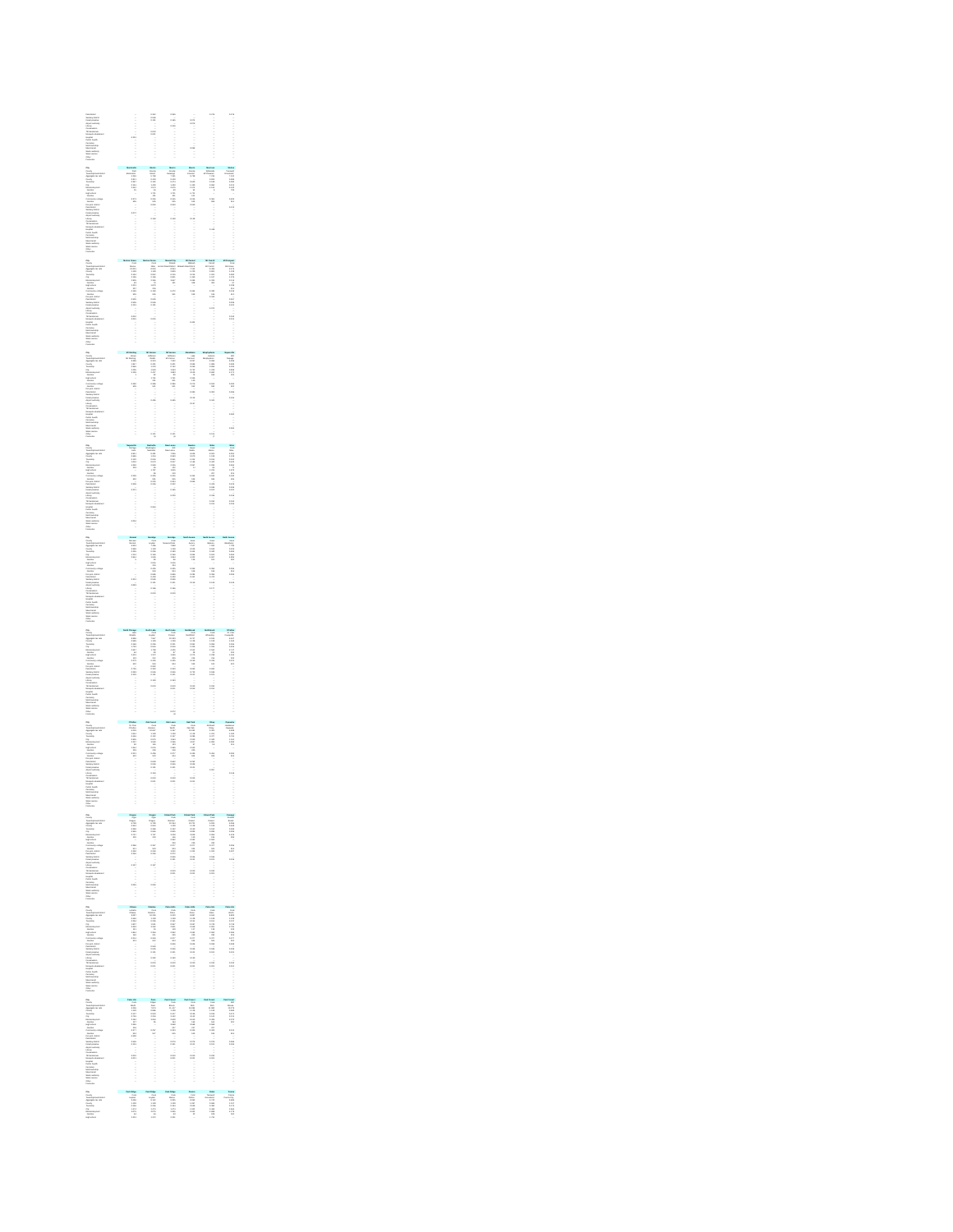|                                                                                                                |                                                                                                                 |                                                                                                      | <b>1989</b><br>1989 - Paul Barnett, paul autor autor autor autor autor autor autor autor autor autor autor autor autor autor au<br>1980 - Paul Barnett, paul autor autor autor autor autor autor autor autor autor autor autor autor auto | <b><i><u><i><u><b></b></u></i></u></i></b> |  |
|----------------------------------------------------------------------------------------------------------------|-----------------------------------------------------------------------------------------------------------------|------------------------------------------------------------------------------------------------------|-------------------------------------------------------------------------------------------------------------------------------------------------------------------------------------------------------------------------------------------|--------------------------------------------|--|
|                                                                                                                |                                                                                                                 |                                                                                                      |                                                                                                                                                                                                                                           |                                            |  |
|                                                                                                                |                                                                                                                 | 1988年1989年(1988年)1月11日) - 1月11日) - 1月11日) - 1月11日) - 1月11日) - 1月11日) - 1月11日) - 1月11日) - 1月11日 - 1月1 |                                                                                                                                                                                                                                           |                                            |  |
|                                                                                                                |                                                                                                                 |                                                                                                      |                                                                                                                                                                                                                                           |                                            |  |
|                                                                                                                |                                                                                                                 |                                                                                                      |                                                                                                                                                                                                                                           |                                            |  |
|                                                                                                                |                                                                                                                 |                                                                                                      |                                                                                                                                                                                                                                           |                                            |  |
|                                                                                                                |                                                                                                                 |                                                                                                      |                                                                                                                                                                                                                                           |                                            |  |
|                                                                                                                |                                                                                                                 |                                                                                                      |                                                                                                                                                                                                                                           |                                            |  |
|                                                                                                                |                                                                                                                 |                                                                                                      |                                                                                                                                                                                                                                           |                                            |  |
|                                                                                                                |                                                                                                                 |                                                                                                      |                                                                                                                                                                                                                                           |                                            |  |
|                                                                                                                |                                                                                                                 |                                                                                                      |                                                                                                                                                                                                                                           |                                            |  |
|                                                                                                                |                                                                                                                 |                                                                                                      |                                                                                                                                                                                                                                           |                                            |  |
|                                                                                                                |                                                                                                                 |                                                                                                      |                                                                                                                                                                                                                                           |                                            |  |
|                                                                                                                |                                                                                                                 |                                                                                                      |                                                                                                                                                                                                                                           |                                            |  |
| THE REAL STRAIGHT AND REAL STRAIGHT AND REAL STRAIGHT AND REAL STRAIGHT AND REAL STRAIGHT AND REAL STRAIGHT AN | and and the contribution of the contribution of the contribution of the contribution of the contribution of the |                                                                                                      |                                                                                                                                                                                                                                           |                                            |  |
|                                                                                                                |                                                                                                                 |                                                                                                      |                                                                                                                                                                                                                                           |                                            |  |
|                                                                                                                |                                                                                                                 |                                                                                                      |                                                                                                                                                                                                                                           |                                            |  |
|                                                                                                                |                                                                                                                 |                                                                                                      |                                                                                                                                                                                                                                           |                                            |  |
|                                                                                                                |                                                                                                                 |                                                                                                      |                                                                                                                                                                                                                                           |                                            |  |
|                                                                                                                |                                                                                                                 |                                                                                                      |                                                                                                                                                                                                                                           |                                            |  |
|                                                                                                                |                                                                                                                 |                                                                                                      |                                                                                                                                                                                                                                           |                                            |  |
| THE REAL PROPERTY OF A PROPERTY THAN HE REAL PROPERTY AND ANNOUNCEMENT OF A PARTY OF A PARTY OF A PARTY OF A P | BOOK ALLEL CONTROL CONSUMER CONTROL CONTROL CONTROL CONTROL CONTROL CONTROL                                     |                                                                                                      |                                                                                                                                                                                                                                           |                                            |  |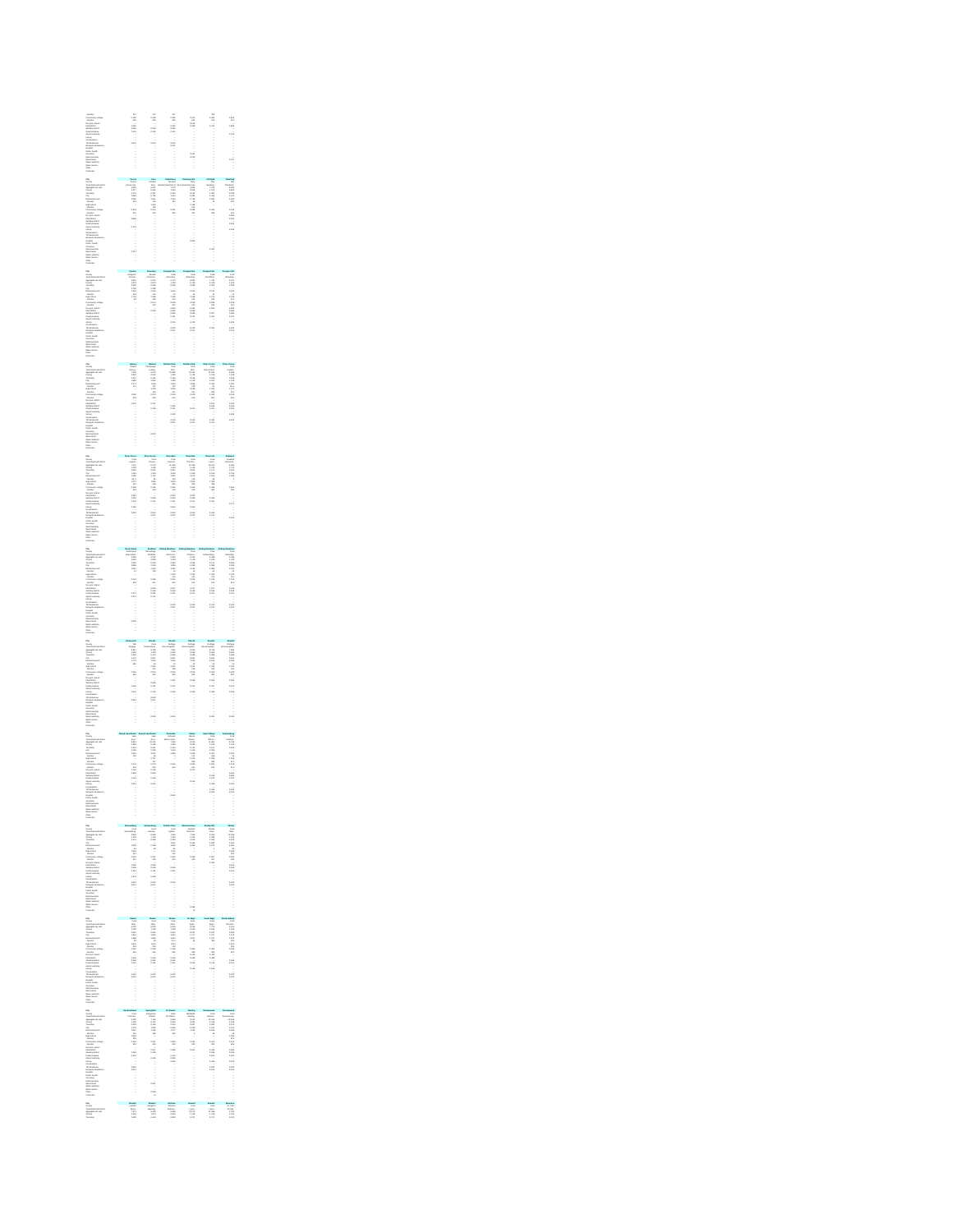| A BRANCA, ENGENHAL LANDRANGA, ENGENHALA, ENGENHALA, ENGENHALA, ENGENHALA, ENGENHALA, ENGENHALA, ENGENHALA, ENG |                                                                                                      |                                                                                                      | المقابضة والتنفيض والمسابقة والمستورة والمنافسين والمستورة والمستورة والمسابق والمسابق والمسابقة والمسابقة والمسابقة | material and constant and an internet and an internet and an international and an international construction of |  |
|----------------------------------------------------------------------------------------------------------------|------------------------------------------------------------------------------------------------------|------------------------------------------------------------------------------------------------------|----------------------------------------------------------------------------------------------------------------------|-----------------------------------------------------------------------------------------------------------------|--|
|                                                                                                                | 1990年,1992年,1992年,1992年,1992年,1992年,1992年,1992年,1992年,1992年,1992年,1992年,1992年,1992年,1992年,1992年,1992 |                                                                                                      |                                                                                                                      |                                                                                                                 |  |
|                                                                                                                |                                                                                                      | 1929年1月,1929年,1929年,1929年,1929年,1929年,1929年,1929年,1929年,1929年,1929年,1929年,1929年,1929年,1929年,1929年,19 | <b>A PARTICIPATION AND A PARTICIPATION AND A PARTICIPATION</b>                                                       |                                                                                                                 |  |

**(\* Based On A Residential Home With A Market Value Of \$100,000. (\*\* Highest = 1 (\*\* Moraine - Previously Deerfield**